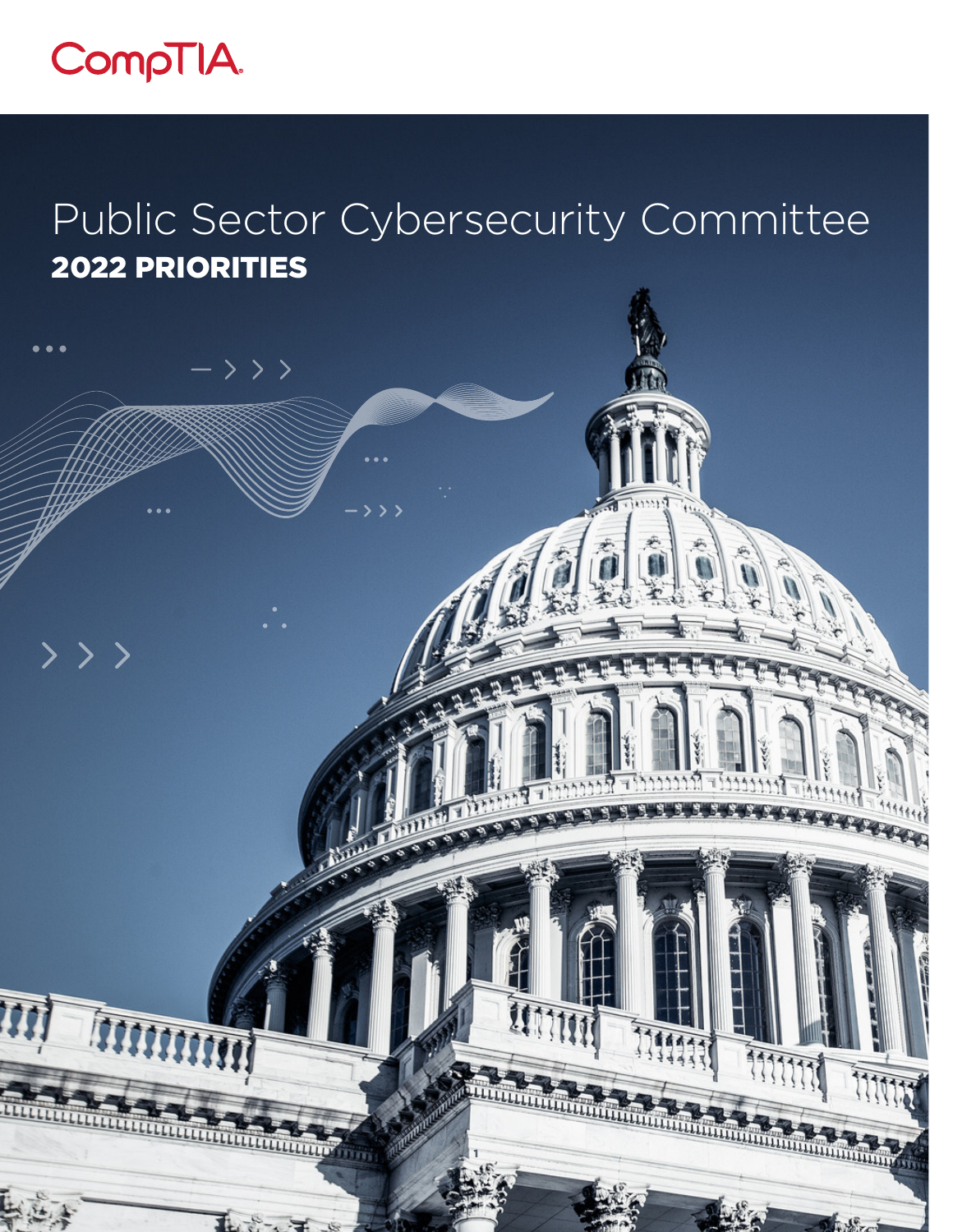The Public Sector Cybersecurity Committee connects leading cybersecurity and information technology companies with key cybersecurity decision makers and stakeholders across the federal government. It works closely with federal departments and agencies, the White House, and Congress, to advocate for sustained federal investment in cybersecurity and modern commercial capabilities across government and privately-owned critical infrastructure. The Committee also promotes the adoption of cybersecurity best practices and the prioritization of cybersecurity in the deployment and integration of emerging technologies.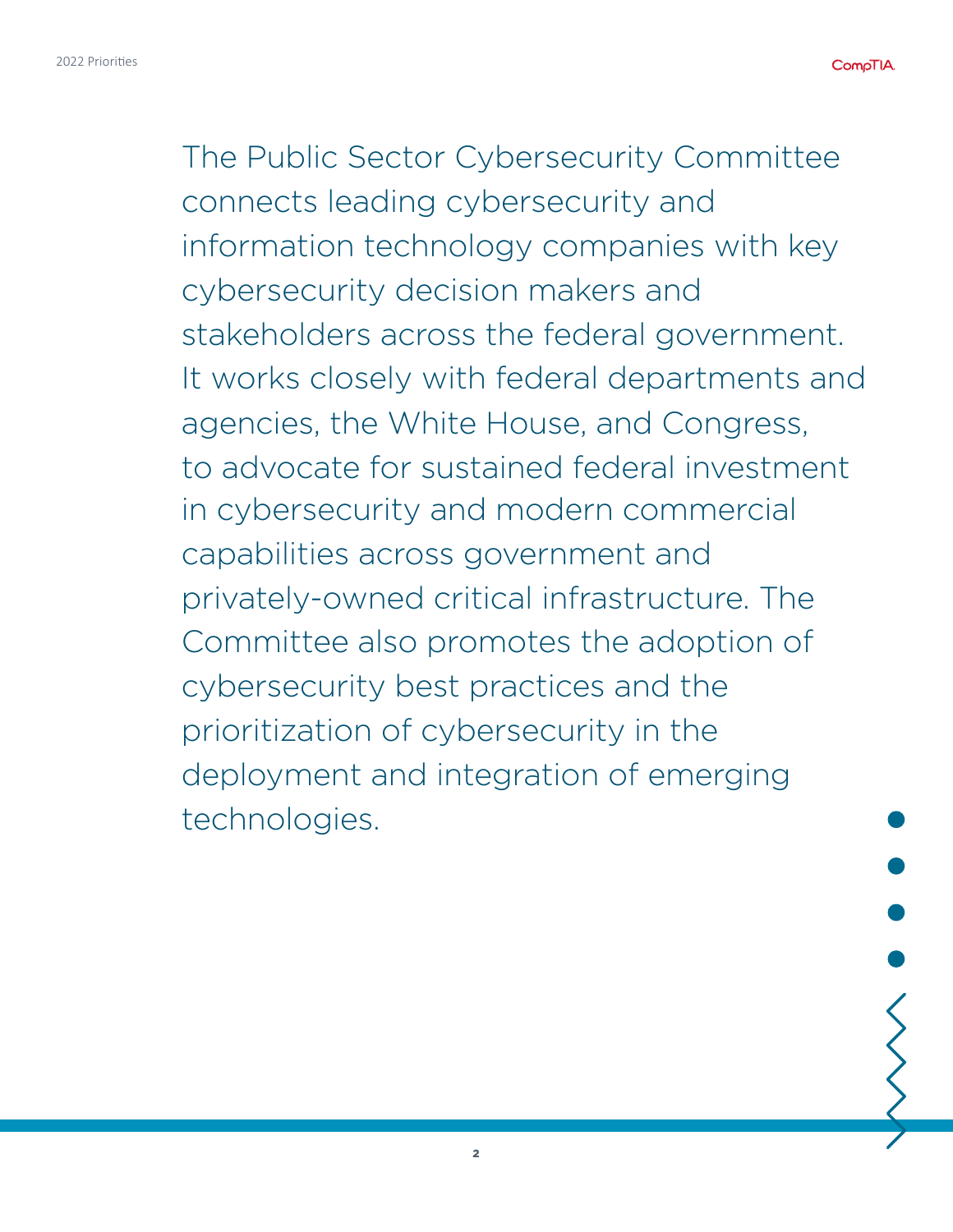### CompTIA Public Sector Cybersecurity Committee 2022 Policy Priorities

- Ensure robust cybersecurity funding
- Enact meaningful cyber incident reporting legislation
- Build on opportunities provided by the 2021 Infrastructure Investment and Jobs Act
	- o Securing our infrastructure
	- o Implementation of state and local cybersecurity grant program
- Provide a balanced approach to the implementation of emerging technologies
- Provide a modernized federal cybersecurity framework through governance reform and cloud security programs
- Ensure that federal Zero Trust is implemented in a comprehensive, transparent and timely fashion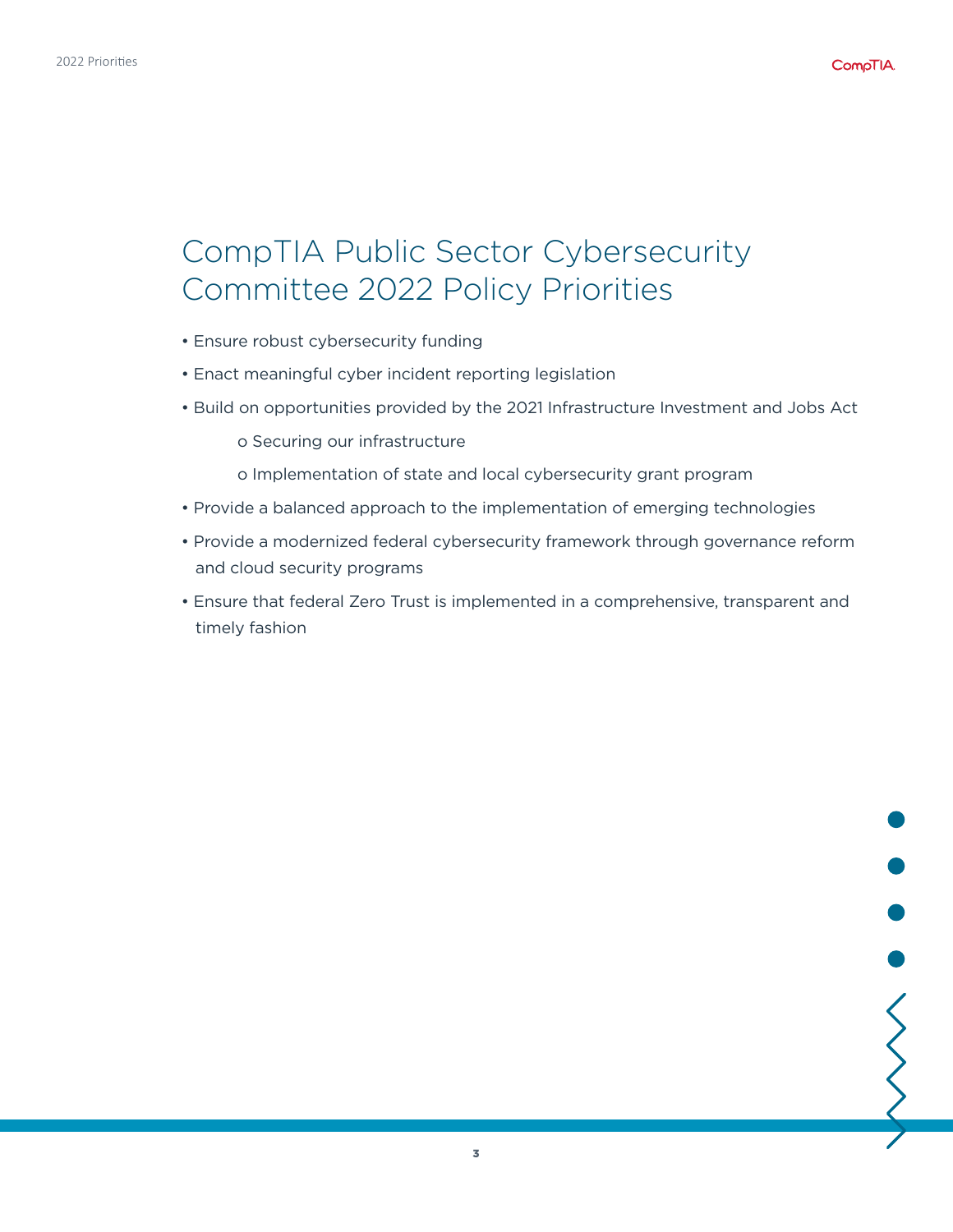# **1**

## Robust federal cybersecurity funding is needed to secure the infrastructure that will underpin our digital future

### **Background:**

Federal funding for IT modernization, including cybersecurity, is essential both to improve productivity and to secure our nation from future devastating cyberattacks. Meaningful investment in federal IT infrastructure and modern commercial capabilities across federal, state, and local governments is long overdue. In 2021, Congress made an important down-payment via the 2021 American Rescue Plan Act towards modernizing and securing federal IT networks, but a sustained federal commitment will be required to secure our 21st century digital ecosystem over the long term.

#### **Recommendation:**

Ensure sustained federal funding to address IT modernization, including cybersecurity, particularly as new federally-supported infrastructure projects are rolled out and EO 14028 and its follow-on activities are implemented.

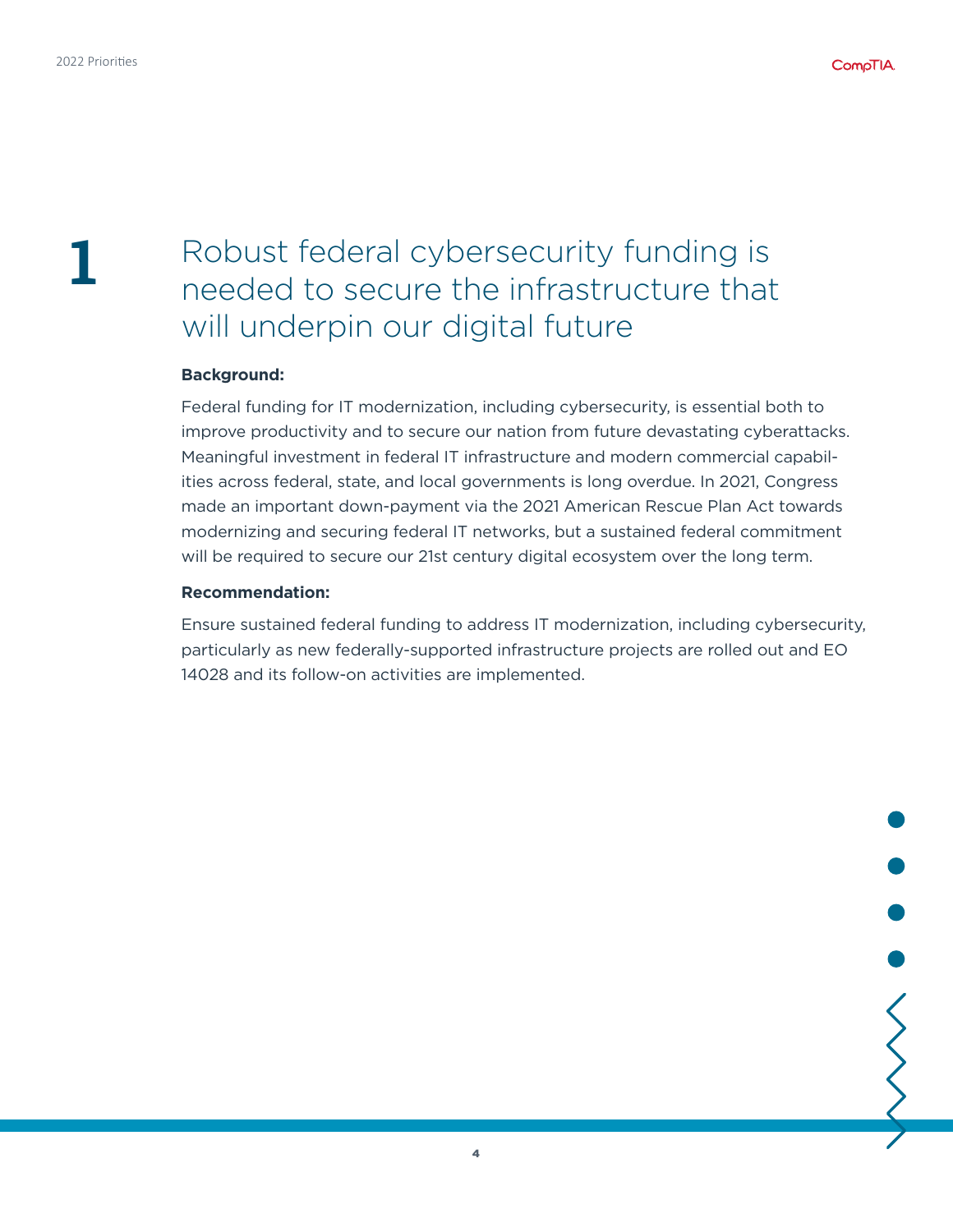### **2** Enactment of a meaningful cyber incident reporting law is needed to address an increasingly volatile threat landscape

#### **Background:**

Congress should build on its notable efforts in 2021 with the Administration, and in close consultation with industry, to pass meaningful cyber incident reporting legislation in 2022. Major cyber threats and vulnerabilities exposed over the past year have highlighted the need for the systemic and reliable collection of cyber incident information from critical infrastructure entities at the scale necessary to improve our nation's cyber situational awareness.

#### **Recommendation:**

Pass cyber incident reporting legislation to improve our nation's cyber situational awareness of current and future threats.

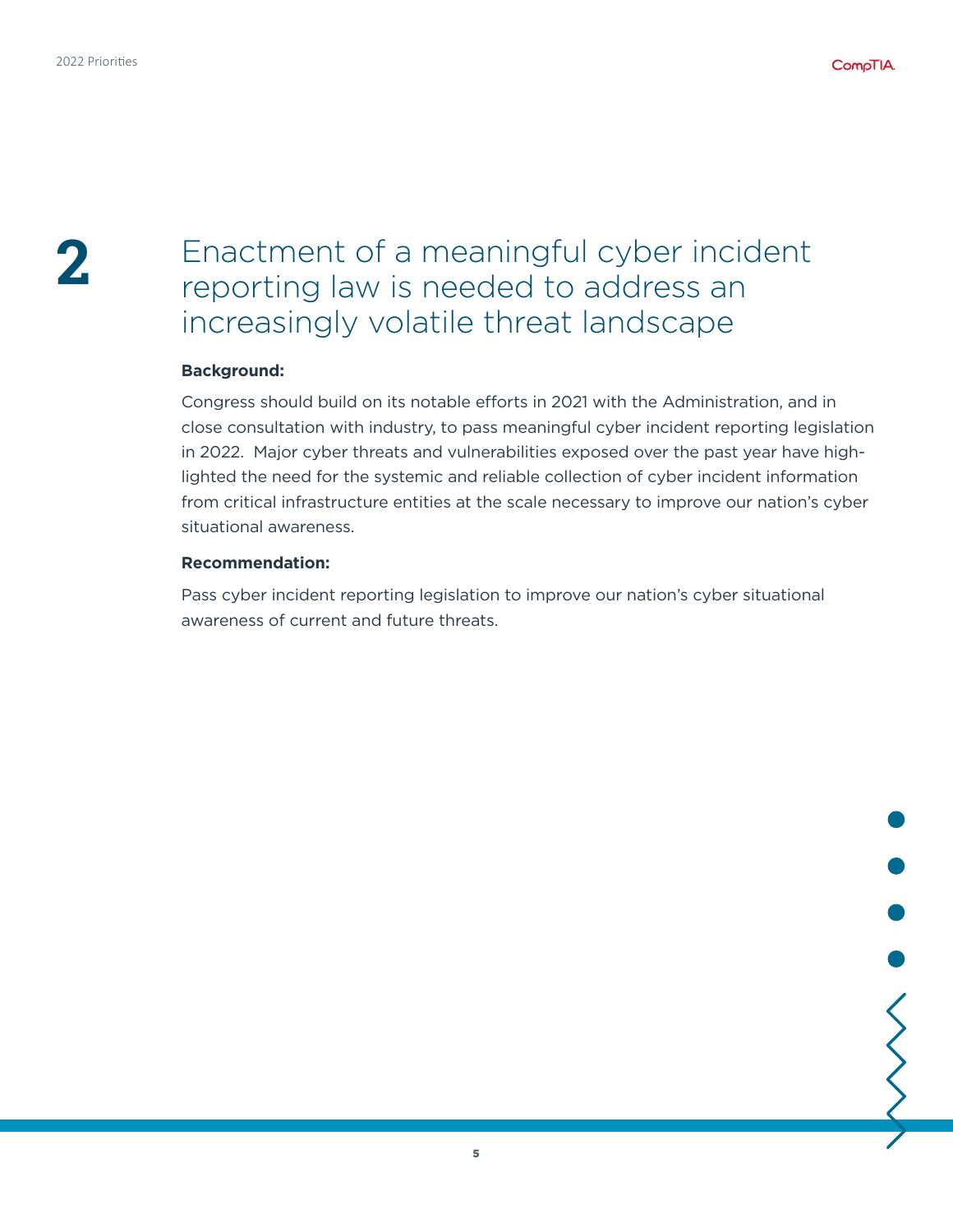## **3** Build on the opportunities provided by the 2021 Infrastructure Investment and Jobs Act

### *Secure Infrastructure*

#### **Background:**

The Infrastructure Investment and Jobs Act (P.L. 117-58) recognizes that protecting modern infrastructure from cybersecurity threats is a national security issue. In 2022, there is a crucial opportunity for the public sector and the private cybersecurity industry to partner and ensure cybersecurity is incorporated into the rollout of this once-in-a-generation investment in our nation's digital infrastructure.

#### **Recommendation:**

The strategic implementation of federal funding can help to increase efficiencies, effectiveness and security within existing infrastructure and set the foundation for future innovation and advancement. Federal funding must be expedited to federal, state, and local projects and must incorporate cybersecurity measures to address the persistent threat to our nation's critical infrastructure.

#### *State and Local Cybersecurity Grant Program*

#### **Background:**

The Infrastructure Investment and Jobs Act created a new \$1 billion (over 4 years) cybersecurity grant program to help state, local, tribal and territorial (SLTT) agencies improve their cyber posture and address cybersecurity threats and risks to their information systems. The Cybersecurity and Infrastructure Security Agency (CISA) and the Federal Emergency Management Agency are in the process of developing the guidance to create and administer this grant program.

#### **Recommendation:**

Partner with CompTIA Public Technology Institute to serve as a resource to CISA and FEMA as they develop grant guidance. Provide support and technical assistance to SLTT agencies as they develop cyber plans and determine their cybersecurity priorities.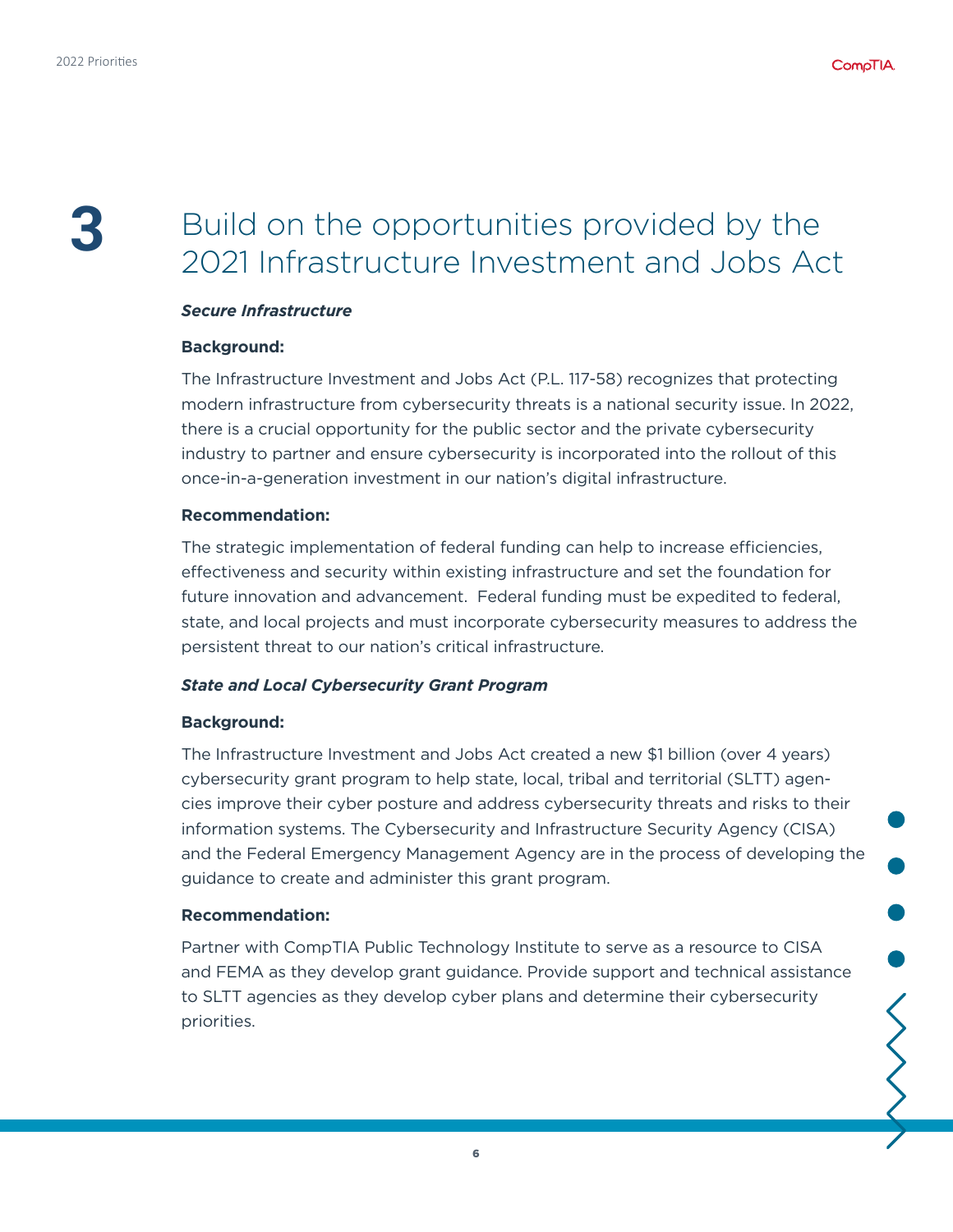

### **4** Provide a balanced approach to the implementation of emerging technologies

#### **Background:**

The federal government should leverage innovative technologies and invest in its cybersecurity capabilities and workforce to help prevent, respond to, and recover from cyberattacks. For example, agencies may prioritize cybersecurity tools applying artificial intelligence (AI) and machine learning (ML) to improve cyber threat prevention, protection, and remediation

#### **Recommendation:**

Ensure that there is clear guidance (from both a technical and implementation perspective) and consistent funding to integrate emerging technologies that support the federal government's cybersecurity mission.

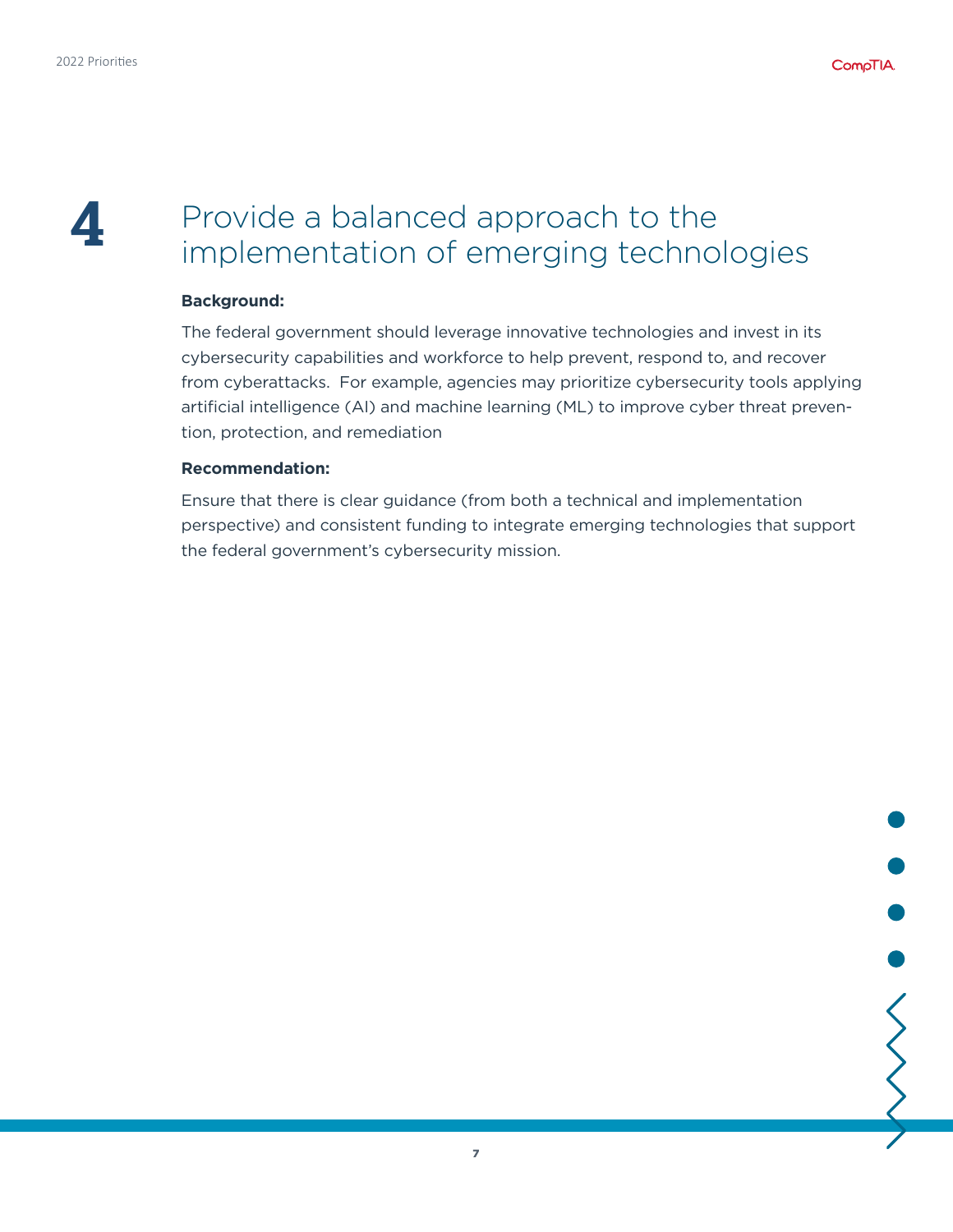### **5** Provide a modernized federal Cybersecurity Framework through governance reform

#### **Background:**

We support improved coordination and streamlining across cybersecurity governance regimes used to verify the cybersecurity of federal systems and federal contractors

#### **Recommendation:**

As federal cybersecurity requirements develop and evolve, private sector innovation advances, and oversight policies are updated and modernized, ensure that there is transparency for industry into the process. Ensure that the metrics aligned with the various policies match the evolving digital landscape. Add additional cybersecurity components to the FITARA scorecard.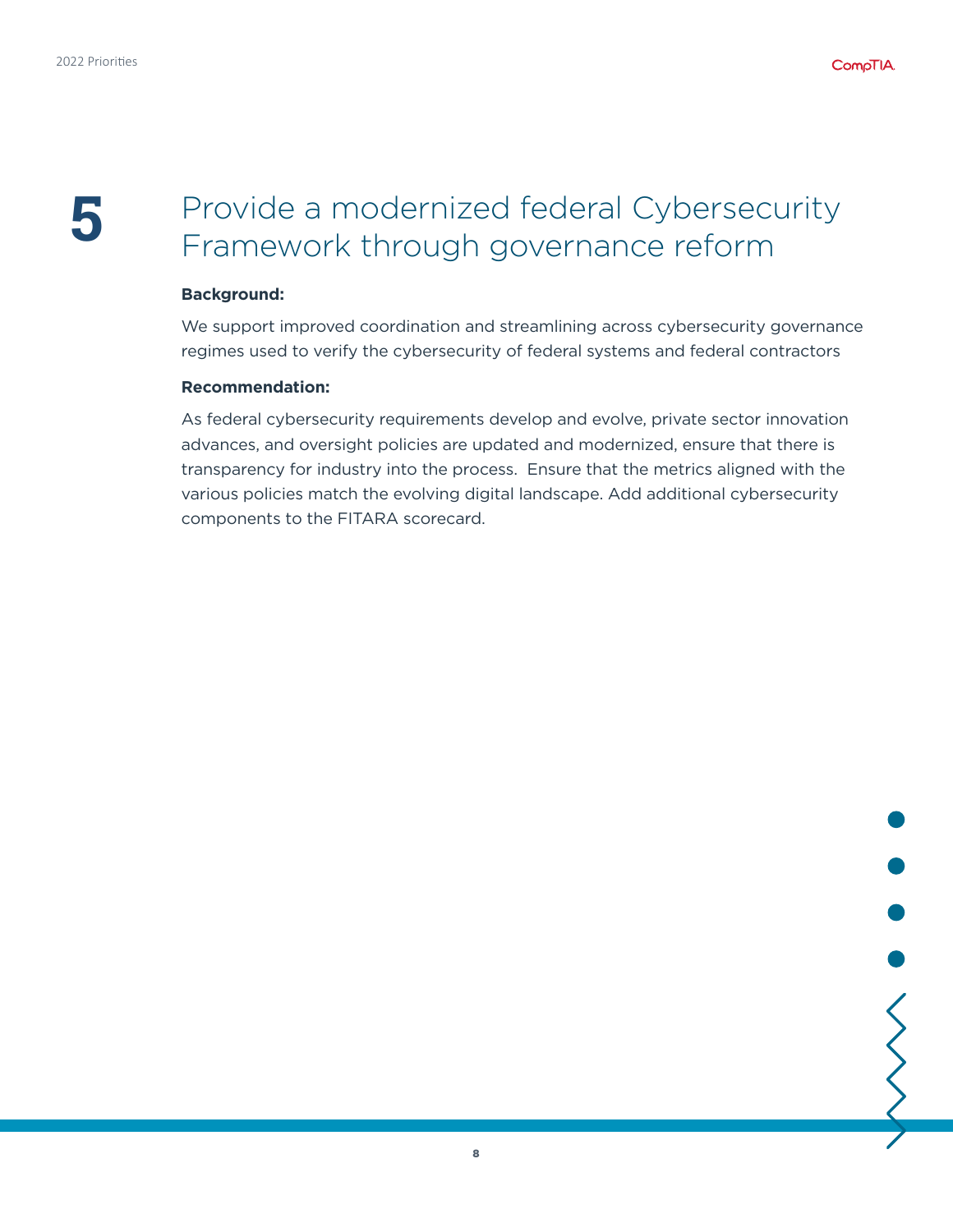**6** Ensure that the federal transition to Zero Trust is implemented in a transparent and timely fashion that stresses consistent funding, requirements, and proper governance

### **Background:**

The Administration's federal Zero Trust policy directs federal agencies to quickly integrate zero trust requirements into their planning and budgets, and implement stronger enterprise identity and access controls, including more widespread use of multi-factor authentication. Agencies will also need to complete an inventory of every device authorized and operated for official business, to be monitored according to specifications set by CISA.

#### **Recommendation:**

As Zero Trust is implemented within federal agencies, make sure they take a comprehensive approach to Zero Trust and that the process is transparent to industry and incorporates industry expertise and perspective obtained through public-private partnerships.